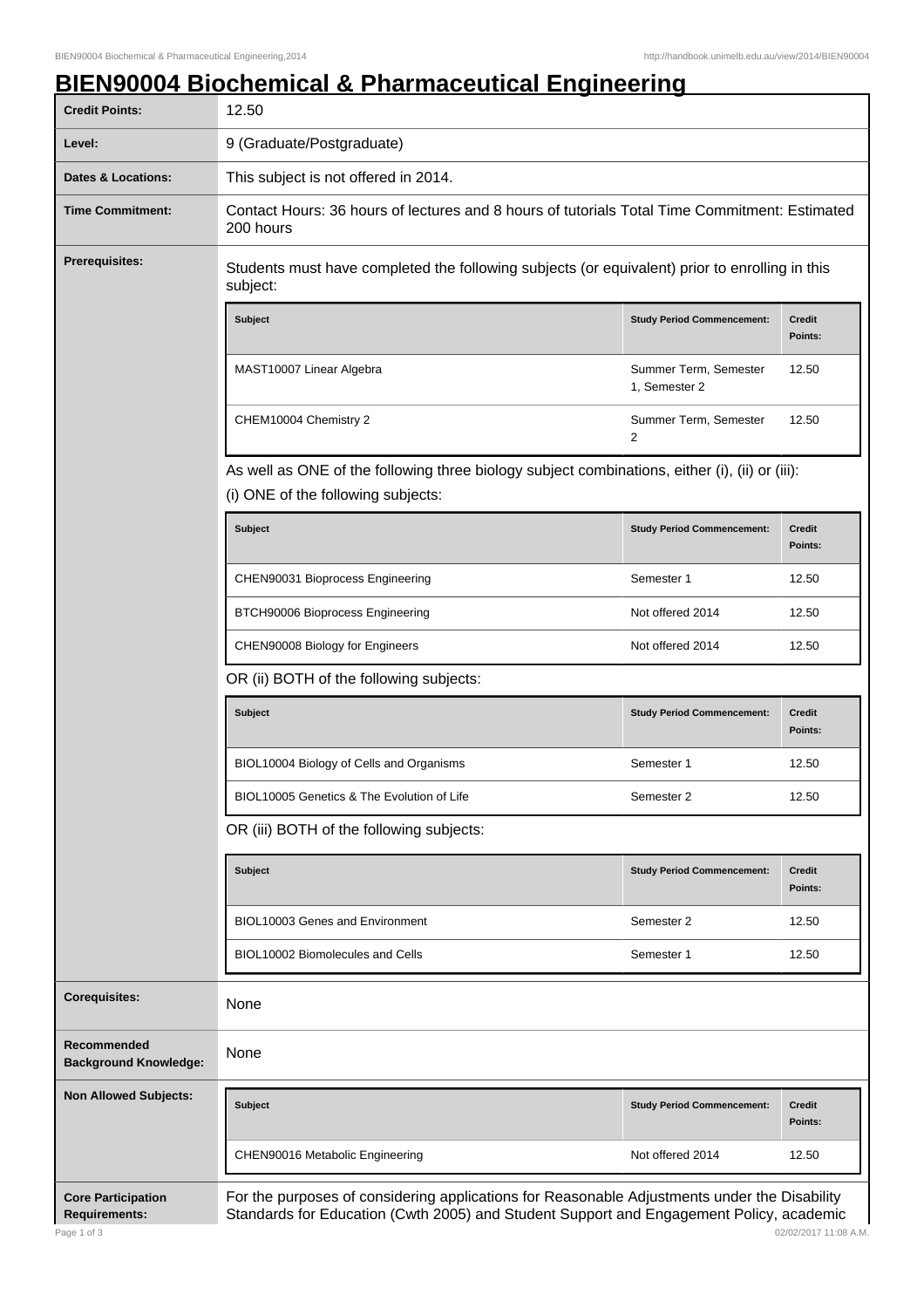|                           | requirements for this subject are articulated in the Subject Overview, Objectives, Assessment<br>and Generic Skills sections of this entry. It is University policy to take all reasonable steps<br>to minimise the impact of disability upon academic study, and reasonable adjustments will<br>be made to enhance a student's participation in the University's programs. Students who<br>feel their disability may impact on meeting the requirements of this subject are encouraged<br>to discuss this matter with a faculty Student Adviser and the Disability Liaison Unit http://<br>www.services.unimelb.edu.au./disability/                                                                                                                                                                                                                                                                                                                                                                                                                                                                                                             |  |
|---------------------------|--------------------------------------------------------------------------------------------------------------------------------------------------------------------------------------------------------------------------------------------------------------------------------------------------------------------------------------------------------------------------------------------------------------------------------------------------------------------------------------------------------------------------------------------------------------------------------------------------------------------------------------------------------------------------------------------------------------------------------------------------------------------------------------------------------------------------------------------------------------------------------------------------------------------------------------------------------------------------------------------------------------------------------------------------------------------------------------------------------------------------------------------------|--|
| <b>Contact:</b>           | Email: sgras@unimelb.edu.au (mailto:sgras@unimelb.edu.au)                                                                                                                                                                                                                                                                                                                                                                                                                                                                                                                                                                                                                                                                                                                                                                                                                                                                                                                                                                                                                                                                                        |  |
| <b>Subject Overview:</b>  | <b>AIMS</b>                                                                                                                                                                                                                                                                                                                                                                                                                                                                                                                                                                                                                                                                                                                                                                                                                                                                                                                                                                                                                                                                                                                                      |  |
|                           | This subject aims to build on the principles introduced in CHEN90031 Bioprocess Engineering<br>to provide a more advanced understanding of biochemical production processes with a focus<br>on pharmaceutical production. Students will learn about pharmaceutical and biochemical<br>production processes in Australia and the Asia-Pacific region.                                                                                                                                                                                                                                                                                                                                                                                                                                                                                                                                                                                                                                                                                                                                                                                             |  |
|                           | <b>INDICATIVE CONTENT</b>                                                                                                                                                                                                                                                                                                                                                                                                                                                                                                                                                                                                                                                                                                                                                                                                                                                                                                                                                                                                                                                                                                                        |  |
|                           | Pharmaceutical products will include opiates, blood plasma products, vaccines, monoclonal<br>antibodies and other medicines. Unit operations will include the growth of animal, plant and<br>fungal cells, cell disruption and methods for product purification, such as chromatography. Case<br>studies will include the production of recombinant proteins and amino acids and the genetic<br>techniques required to make these products. The sustainable production of other biochemicals<br>will also be discussed, including biofuels and the growth of algae. Students will learn how<br>cellular processes can be used by chemical engineers to improve process efficiencies, clean<br>up our environment and reduce chemical waste. Regulation, Good Manufacturing Practice and<br>Validation processes will be introduced, along with the design of laboratories, pilot plants and<br>manufacturing facilities and associated utilities and services. Students will also be introduced to<br>relevant analytical techniques used to track production and purity and will become familiar with<br>the research literature in this field. |  |
| <b>Learning Outcomes:</b> | <b>INTENDED LEARNING OUTCOMES (ILO)</b>                                                                                                                                                                                                                                                                                                                                                                                                                                                                                                                                                                                                                                                                                                                                                                                                                                                                                                                                                                                                                                                                                                          |  |
|                           | On completion of this subject the student is expected to:                                                                                                                                                                                                                                                                                                                                                                                                                                                                                                                                                                                                                                                                                                                                                                                                                                                                                                                                                                                                                                                                                        |  |
|                           | 1 Describe typical production processes for common pharmaceuticals<br>2 Discuss the role of chemical engineering in pharmaceutical development, the regulatory<br>standards that apply to such products and the business drivers for product development<br>3 Apply systems approaches to describe how changes to a cell can be used to make new<br>biochemical products<br>4 Describe the processes in research, development and practice that may increase the<br>sustainability of biochemical and other production processes<br>5 Describe a range of biochemical products and develop create strategies to produce and<br>purify these products<br>6 Discuss the synergies between biochemistry and chemical engineering                                                                                                                                                                                                                                                                                                                                                                                                                    |  |
| <b>Assessment:</b>        | Two assignments not exceeding 2000 words, one due around Week 4 and one due around<br>Week 8 of the semester (20%) One 3 hour written end of semester examination (80%) Hurdle<br>requirement: A mark of 40% or more in the end of semester examination is required to pass the<br>subject.                                                                                                                                                                                                                                                                                                                                                                                                                                                                                                                                                                                                                                                                                                                                                                                                                                                      |  |
| <b>Prescribed Texts:</b>  | None                                                                                                                                                                                                                                                                                                                                                                                                                                                                                                                                                                                                                                                                                                                                                                                                                                                                                                                                                                                                                                                                                                                                             |  |
| <b>Recommended Texts:</b> | None                                                                                                                                                                                                                                                                                                                                                                                                                                                                                                                                                                                                                                                                                                                                                                                                                                                                                                                                                                                                                                                                                                                                             |  |
| <b>Breadth Options:</b>   | This subject is not available as a breadth subject.                                                                                                                                                                                                                                                                                                                                                                                                                                                                                                                                                                                                                                                                                                                                                                                                                                                                                                                                                                                                                                                                                              |  |
| <b>Fees Information:</b>  | Subject EFTSL, Level, Discipline & Census Date, http://enrolment.unimelb.edu.au/fees                                                                                                                                                                                                                                                                                                                                                                                                                                                                                                                                                                                                                                                                                                                                                                                                                                                                                                                                                                                                                                                             |  |
| <b>Generic Skills:</b>    | $#$ In-depth techinical competence in at least one engineering discipline<br>Ability to function effectively as an individual and in teams<br>#<br>Capacity for independent critical thought, rational enquiry and self-directed learning<br>#                                                                                                                                                                                                                                                                                                                                                                                                                                                                                                                                                                                                                                                                                                                                                                                                                                                                                                   |  |